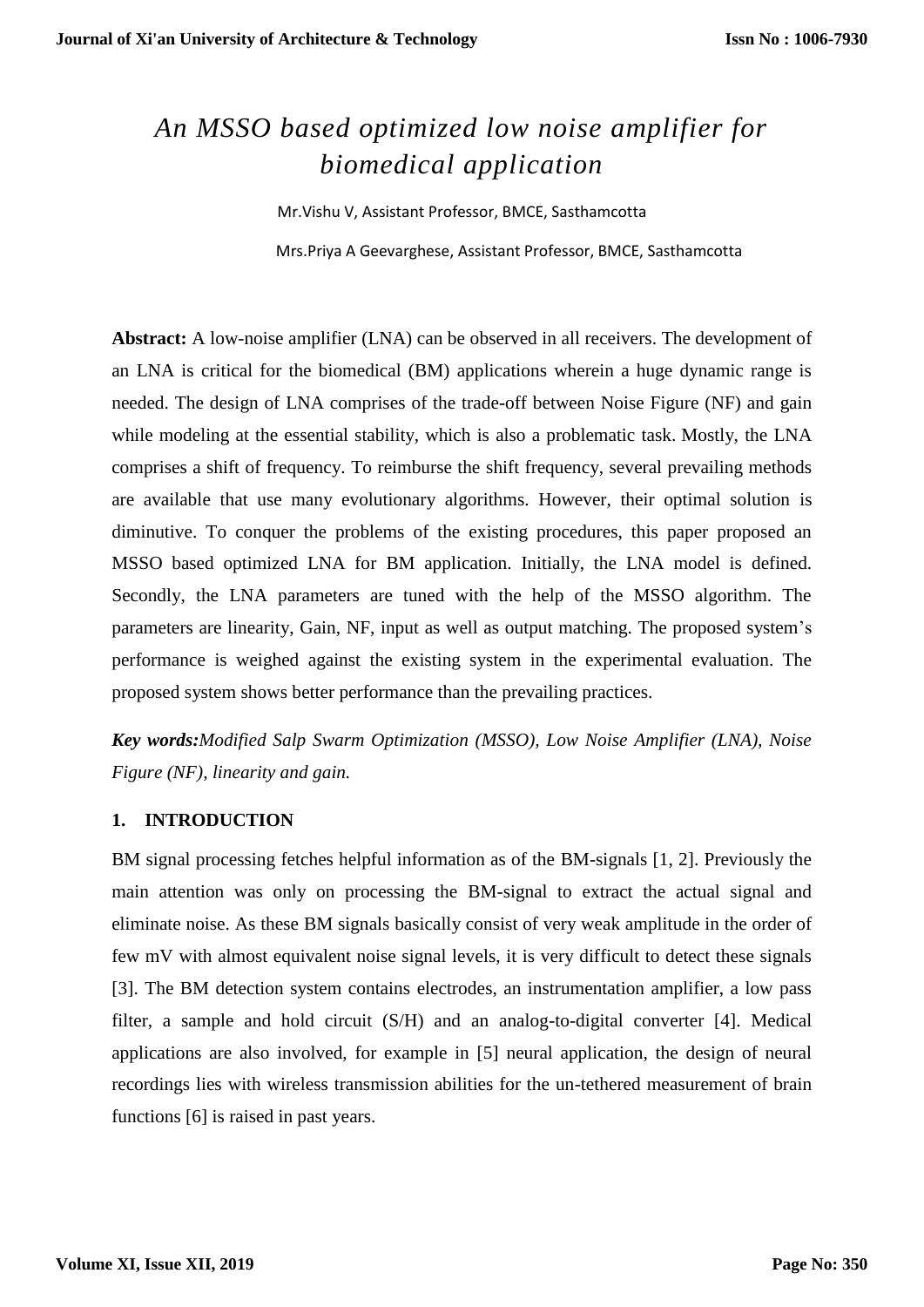In any application, the LNA stands as the initial stage of any receiver. Although plenty of the research is focussed on the LNA design for high-frequency applications, it is widespread in low-frequency designs as well [7]. Though fully differential LNA can augment the robustness in opposition to process variations and lessen the even-order distortion, it is critical to maximize the receiver's sensitivity [8]. LNA topologies are (i) Resistive termination (ii) common gate (iii) resistive shunt feedback [9] (d) Inductive degenerated for narrow and wideband LNA topologies. For better performance parameters like less power, low noise, high gain, low voltage and to optimize LNA, an appropriate topology must be chosen [10]. Many optimization algorithms are used to tune the LNA.

The paper is set as Section 2 provides a survey of the associated work concerning the proposed technique. Section 3 gives a concise discussion concerning the proposed work. Section 4 analyses the investigational outcomes. Section 5 deduces the paper.

## **2. RELATED WORK**

Ram Kumar *et al.* [11] designed an extremely linear 5.5GHz LNA with the help of post alteration linearization methods in 0.18m CMOS technology, which exploited the topology of source inductive degeneration. The method put forwarded which advances the IIP3 of LNA. Likewise, the pre-mentioned topology was active in LNA for optimizing the NF and  $S_{11}$  at a higher frequency. During the consumption process of 10.8 mW from a power supply of 1.8V, the LNA attained a replicated  $3<sup>rd</sup>$  order input intercept (IIP3) of 9.20 dBm. It also showed a result of 11.34dB and 2.33 dB of NF.

MouradFakhfakh*et al.* [12] conferred the technique termed Particle Swarm Optimization for the optimization approach of analogue circuits. Two applications were stated as examples, the methods are as follows: increasing the energy gain of an LNA for increasing the current cut off frequency, computing a Pareto-front of the bio objective problem, and reducing the 2<sup>nd</sup> generation current conveyor's parasitic input resistance. The suitability of PSO to enhance critical circuit problems, with regards to the numbers of parameters and impulsions, was given.

Habib Rastegar and Ahmad Hakimi [13] put forward a thin band Complementary Metal-Oxide Semiconductor LNA that accomplished the high IIP3. The IIP3 exploited the nonlinearity termination method at RF. In the MDS method, amongst two transistors, one transistor was biased in the hard reversal region, contrarily, another one transistor was biased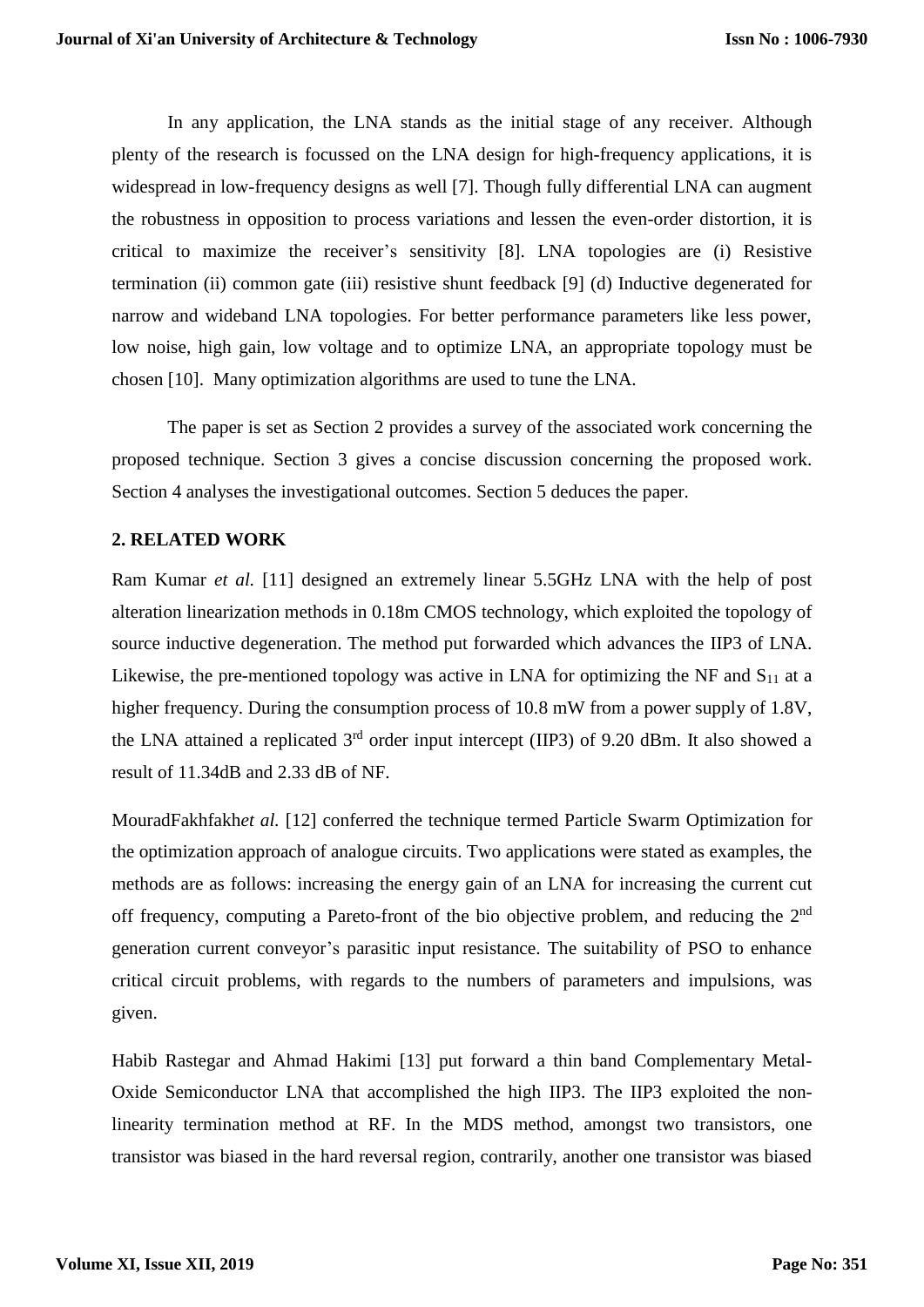in the moderate inversion region in place of feeble transposal region. The linear LNA was modeled and also simulated in a 0.13mm CMOS process. At 3.66GHz,14 dB was obtained the same as shown in figure (NF) remained 2 dB. An IIP3 of 10.5dBm, as well as a power intake of 2.4mW voltage, was attained.

Guy Merlin Ngounou and Martin Kom [14] put forwarded distinct essentials and Optimum noise for a composition amplifier for the amplification of very low signals. The method presented was actually an instrumentation amplifier that amplified the signals with a lower amplitude. By applying this method in such a case of electrocardiograph, the signals provided simulation results fully in line with forecasts.

DeepanshDubey and Anu Gupta [15] presented a low power and noise operational amplifier for implantable BM methods. The amplifier was planned with the intention of diminishing the input-referred noise and power consumption. For decreasing the input thermal noise, this approach of the EKV Model was used to fix the transistors' bias currents. PMOS input transistors having huge gate areas as well as operating in reduce inversion were handled for reducing the flicker noise. At all the process corners such as TT, FF, SS, SF, and FS, the concert of the circuit were acutely observed. The simulations are done at 36.9"C.

## **3. PROPOSED METHODOLOGY**

LNA is the key constituent of RF transceiver, which is utilized to amplify a weak, low power signal devoid of demeaning its signal-to-noise ratio. LNA that is utilized in the radio communication system as well as ISM band application can handle the extensive dynamic gamut of input signal devoid of getting overloaded and also undertaking saturation. The LNA is the main part of the BM applications such as neural, biosensors, Electrocardiogram (ECG), along with Electroencephalogram (EEG) applications. But, in the LNA, the shift frequency is the problem. So to overcome the shift frequency, the proposed methodology uses the Modified Salp Swarm Optimization (MSSO) algorithm aimed at BM applications. The LNA design and the parameters optimization using MSSO is elucidated in the subsection. The diagram for the bio-signal processing system is exhibited in Figure 1,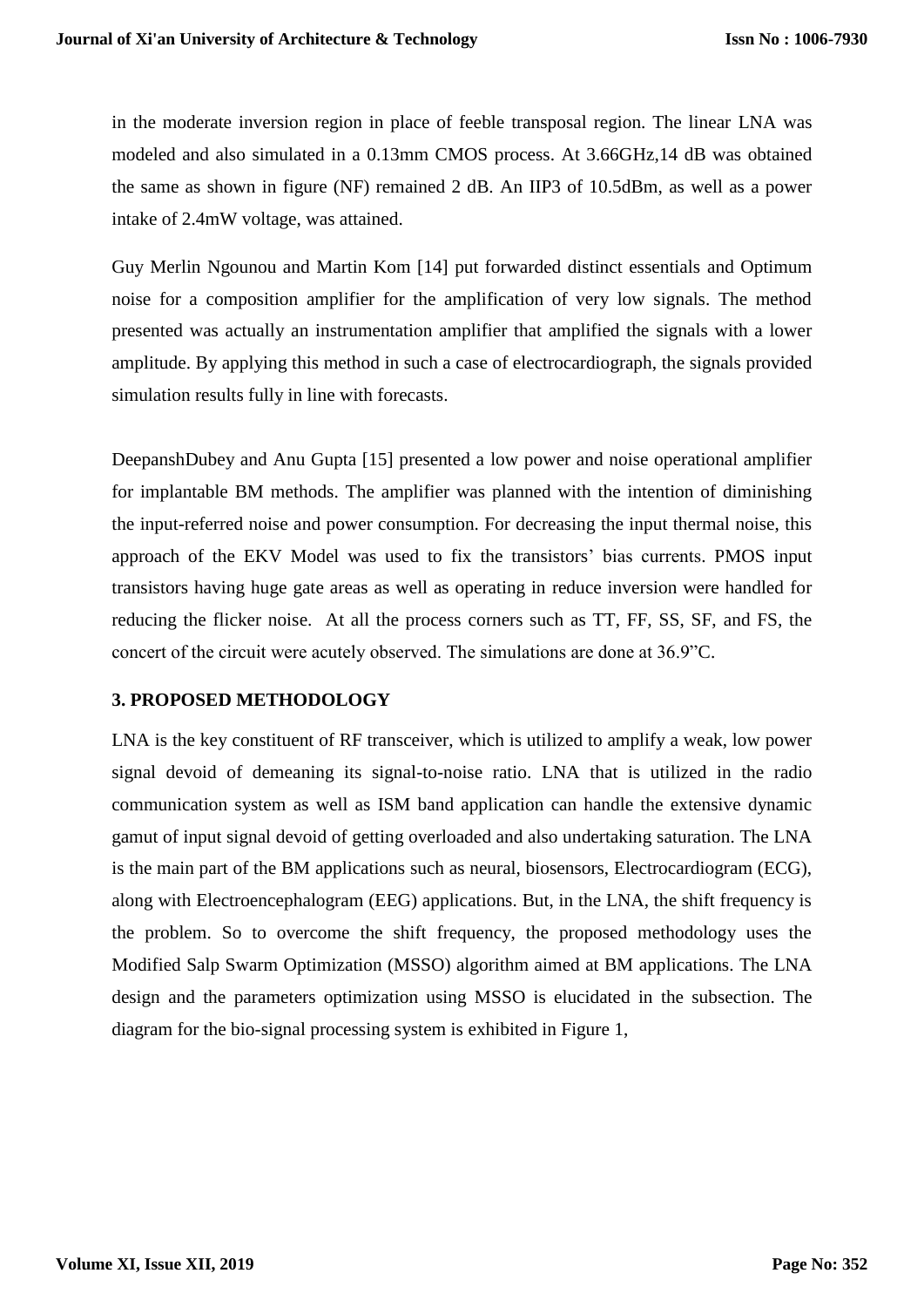

**Figure 1:** Block diagram of Bio-signal processing system

#### **3.1 LNA Design**

This paper considers the LNA by taking BM applications. LNA is also called as neural amplifiers and biopotential amplifiers that are only preferred for amplifying the very low frequency as well as amplitude signals. The shift of frequency is the problem in the LNA. In the proposed work, the shift of frequency is compensated centred on the optimized various parameters like linearity, Gain, NF, input and output matching. The proposed method concentrates the shift frequency at 5.5 GHz whose simplified circuit is displayed in Figure 2. The design has three inductors namely, gate inductor  $Z_g$ , source inductor  $Z_g$ , and drain inductor  $Z_d$ . Roles contributed by the above-mentioned inductors in the designed LNA are (i)  $Z_g$  helps in turning out the effect of the input capacitance (ii) performance of  $Z_g$  help in achieving the input matching and (iii) gain of the LNA is enhanced with the use of  $Z_d$  and also it is implemented to get output resonance with output capacitance. *W*1 and *W*2 are the input and Cascading devices, respectively. The main role of a Cascading device is to offer isolation between tuned output and tuned input. The biasing circuit *W*3 and R1 are employed where they form the current mirror Ellinger.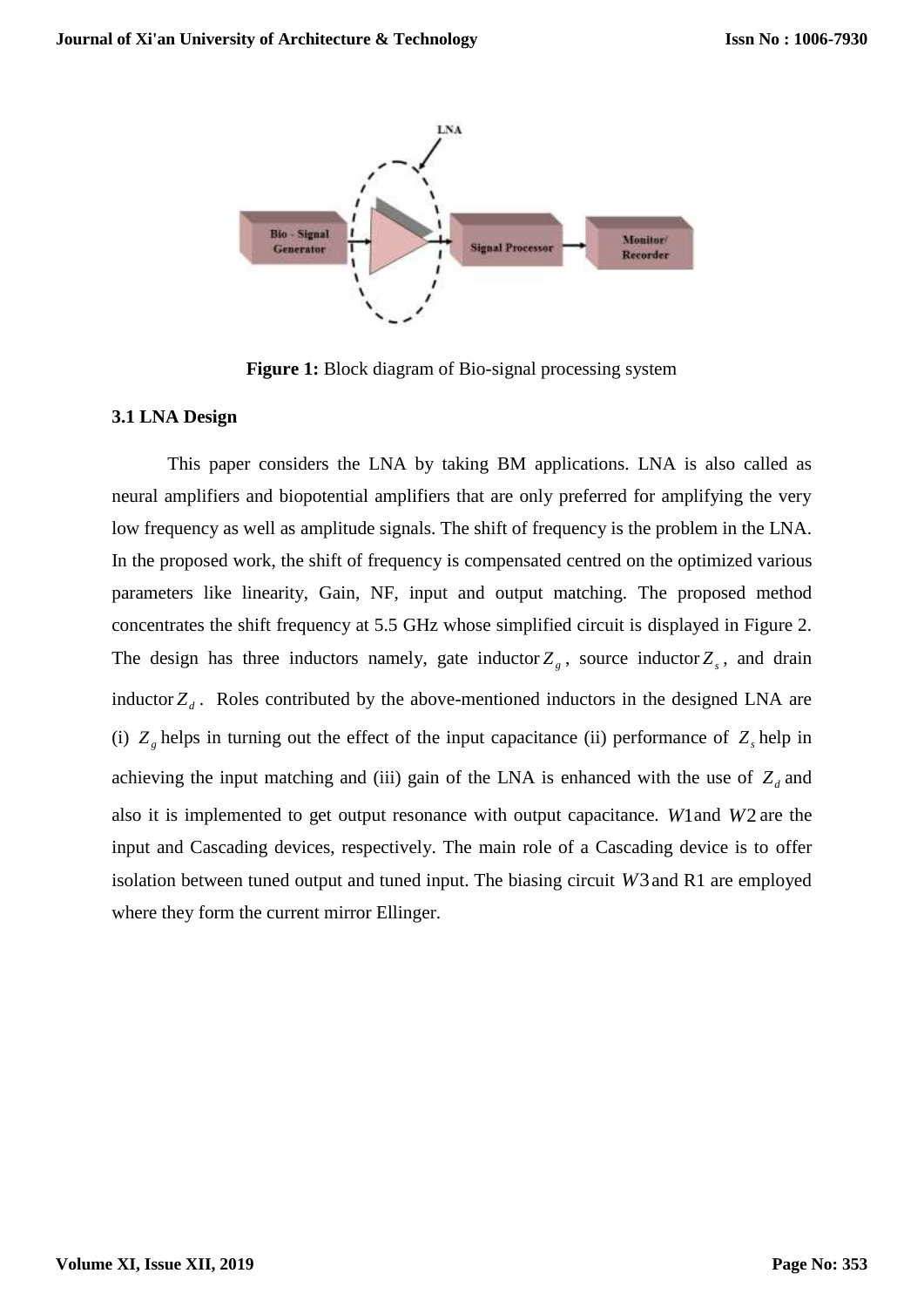

**Figure 2:** LNA design

Various parameter optimization using MSSO for tuning the LNA is explained as in the below section.

### **3.3 Modified Salp Swarm Optimization (MSSO) algorithm**

By using the MSSO algorithm, several parameters of the LNA get optimized. Slap has a translucent barrel-shaped body and its tissues are similar to that of jellyfishes. They live in deep oceans and move by means of water forces in order to find their provisions. The group of salps is called salp chains.

In the mathematical representation of salp chains, there are '2' terms of classifications: i) leader and ii) followers. The leader is the one that is at the front of the chain, while the remaining salps are considered as followers. Utilizing the equations (1) and (2), the leader salp's position is updated. In that equation, if the random number  $a_3$  is above or equivalent to 0, then the salp position is updated based on the equation  $(1)$  or if the  $a_3$  is below 0, then the salp position is updated centred on the equation (2),

$$
K_j^1 = \eta Q_j + a_1 ((u_j - l_j) a_2 + l_j)
$$
\n(1)

$$
K_j^1 = \eta Q_j - a_1 ((u_j - l_j) a_2 + l_j)
$$
\n(2)

Where,  $K_j^1$  signifies the first slap's position (i.e. leader) in the  $j^{th}$  dimension,  $Q_j$ implies the food source's position in the  $j<sup>th</sup>$  dimension,  $u_j$  implies the upper bound of  $j<sup>th</sup>$ dimension,  $l_j$  indicates the lower bound of  $j^{th}$  dimension,  $a_1, a_2$  and  $a_3$  are random values. In the proposed methodology, the food source's position is multiplied with the inertia weight,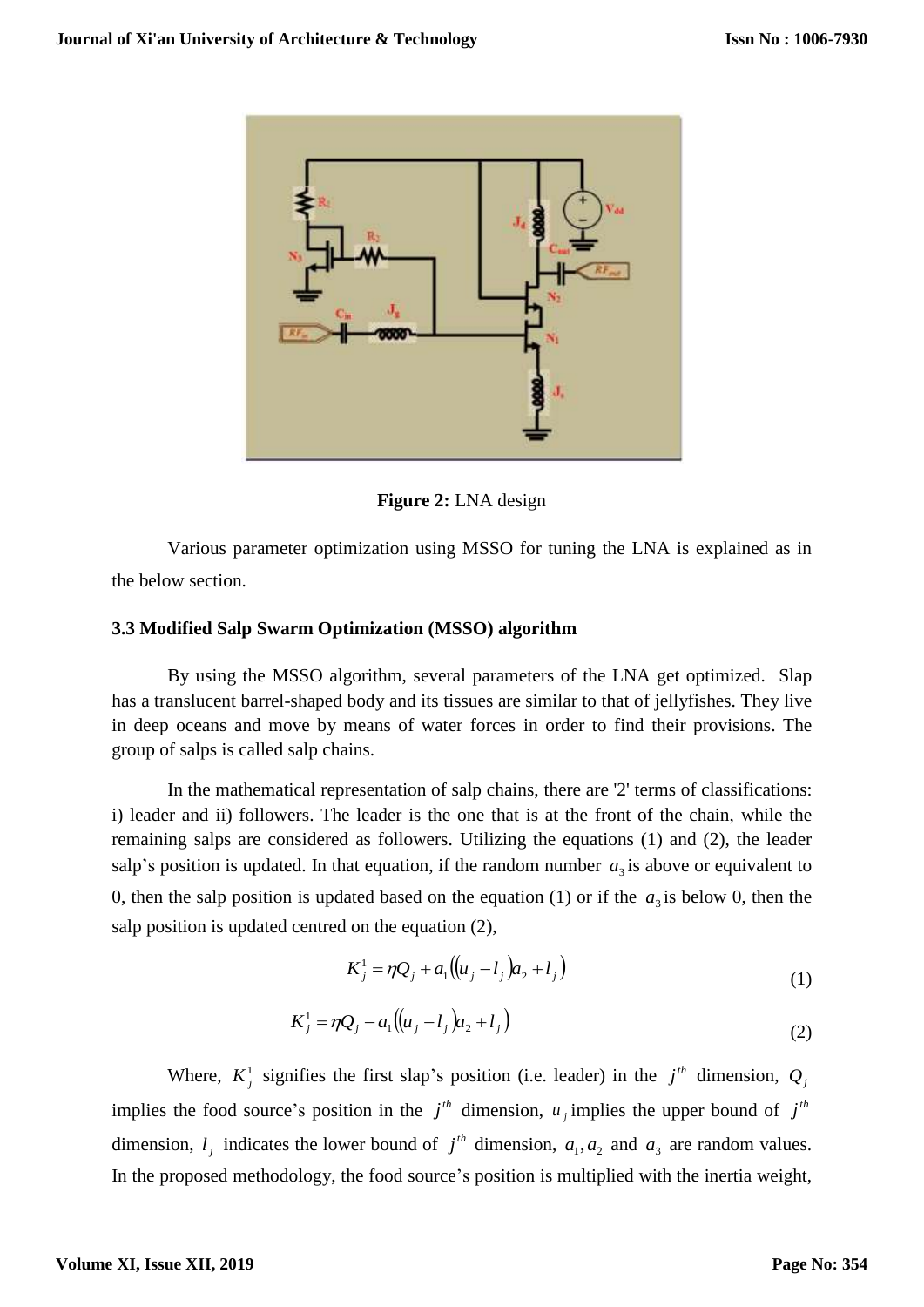$\eta$  which is denoted as the MSSO. The inertia weight  $\eta \in [0,1]$ , the new parameter in the MSSO algorithm hastens the convergence speed amid the search. It as well makes a balance between exploration and exploitations capabilities to initially flee a huge number of local solutions in feature selection tasks and attain an accurate appreciation of the optimum solution.

From equation (1) and (2), it can well be understood that the leader only updates its position concerning the food source. The coefficient  $a_1$  stands as the most imperative parameter in MSSO since it balances exploration along with exploitation as defined below:

$$
a_1 = 2e^{-\left(\frac{4e_i}{I_x}\right)^2}
$$
 (3)

Where,  $e_i$  is the current iteration and  $I_x$  implies the maximum number of iterations. In fact, they dictate if the next position in  $j<sup>th</sup>$  dimension should be towards positive infinity or negative infinity and also the step size.

To update the followers' position, the following equations is employed (Newton's law of motion):

$$
K_j^i = \frac{1}{2}\omega t^2 + \alpha_0 t \tag{4}
$$

Wherein,  $i \ge 2$ ,  $K_j^i$  signifies the  $i^{th}$  follower salp's position in  $j^{th}$  dimension, t signifies time, as well as  $\alpha_0$  implies the initial speed.  $\omega$  is calculated as:

$$
\omega = \frac{\alpha_{\text{final}}}{\alpha_0} \text{ Where } \omega = \frac{K - K_0}{t}
$$
 (5)

As the time in optimization is iterated, the discrepancy amid iterations is equivalent to 1. By regarding  $\alpha_0 = 0$ , this equation is expressed as:

$$
K_j^i = \frac{1}{2} \left( K_j^i + \eta K_j^{i-1} \right) \tag{6}
$$

Wherein  $i \ge 2$  and  $K_j^i$  implies the  $i^{th}$  follower salp's position in  $j^{th}$  dimension. The inertia weight value is also multiplied in the follower position updation procedure. Based on this way, the parameters are optimized and then compensate the shift of frequency. Pseudocode for the MSSO is exhibited in Figure 3,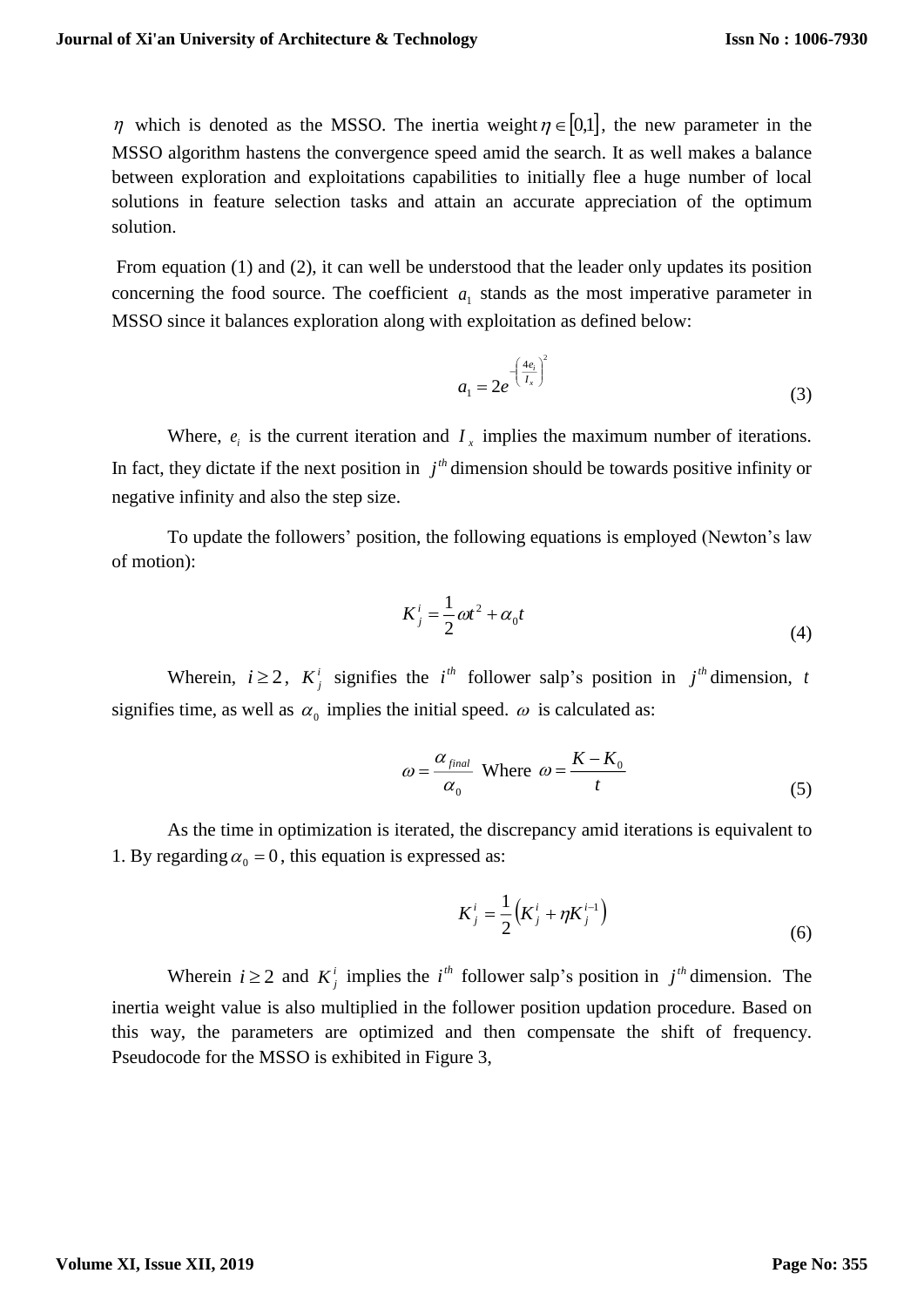Input: Various parameters of the LNA **Output:** Compensate shift frequency Begin **Initialize** the salp population  $x_i(i = 1, 2, ..., n)$  and maximum iteration  $Max$ Set  $s = 1$ While  $(s \leq Max)$ Calculate the fitness of each search agent for each salp  $x_i$ if  $(i == 1)$ **Update** the position of the leading salp by eq.  $(1)$  &  $(2)$ else Update the position of the follower salp using,  $K_j^i = \frac{1}{2} (K_j^i + \eta K_j^{i-1})$ end if end for Amend the salps based on the upper and lower bounds of variables Set  $s = s + 1$ end while Return optimal parameters End

**Figure 3:** Pseudo code for the proposed MSSO algorithm

### **4. RESULT AND DISCUSSION**

Here, the proposed system's performance is analyzed. An MSSO based optimized LNA for BM application is functioned in the working platform of MATLAB/Simulink. In the proposed work, the parameters of LNA are optimized concurrently by means of changing them into a single objective function. Outcomes are also contrasted with the existing FA along with PSO algorithms.

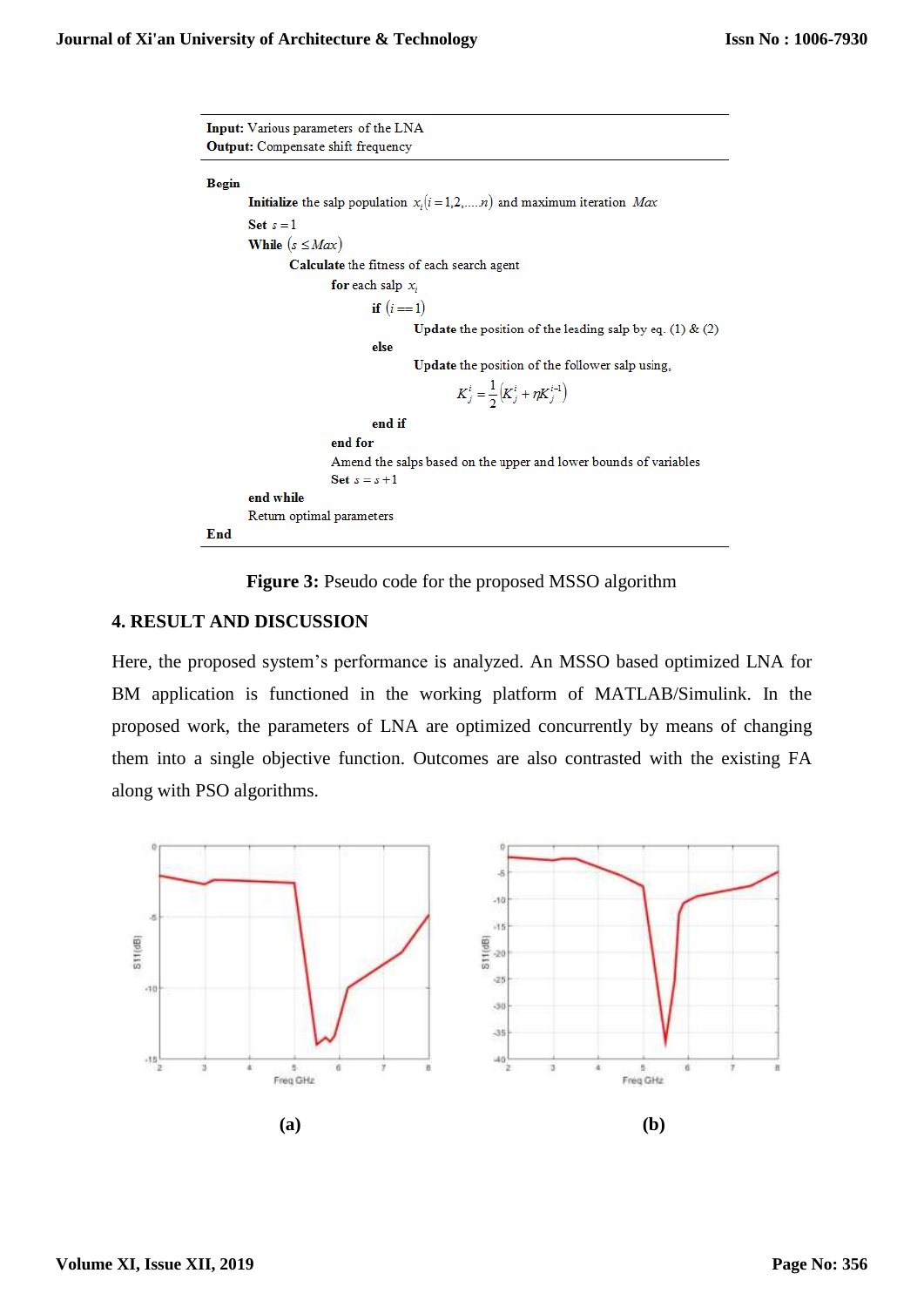**Figure 4:**  $S_{11}(dB)$  in the present of parameter variations (a) without applying MSSO and (b) with applying MSSO



**Figure 5:**  $A_{\nu}(dB)$  in the present of parameter variations (a) without applying MSSO and (b) with applying MSSO



**Figure 6:** NF(dB) in the present of parameter variation (a) without applying MSSO and (b) with applying MSSO

Figure 4 depicts the input return loss  $(S_{11})$  with parameter variations. Figure 4 (a) shows that the output is not optimum at the desired frequency of 5.5 GHz. Figure 4(b) exhibits that it is optimum at the desired frequency of 5.5 GHz by using the proposed MSSO. Figure 5(a) shows the voltage gain  $(V<sub>g</sub>)$  of the proposed LNA with parameter variations. Figure 5(b) illustrates the voltage gain by using the MSSO algorithm. Figure 6 (a) shows the parameter variation without applying the MSSO algorithm and Figure 6 (b) shows the proposed LNA with applying proposed MSSO.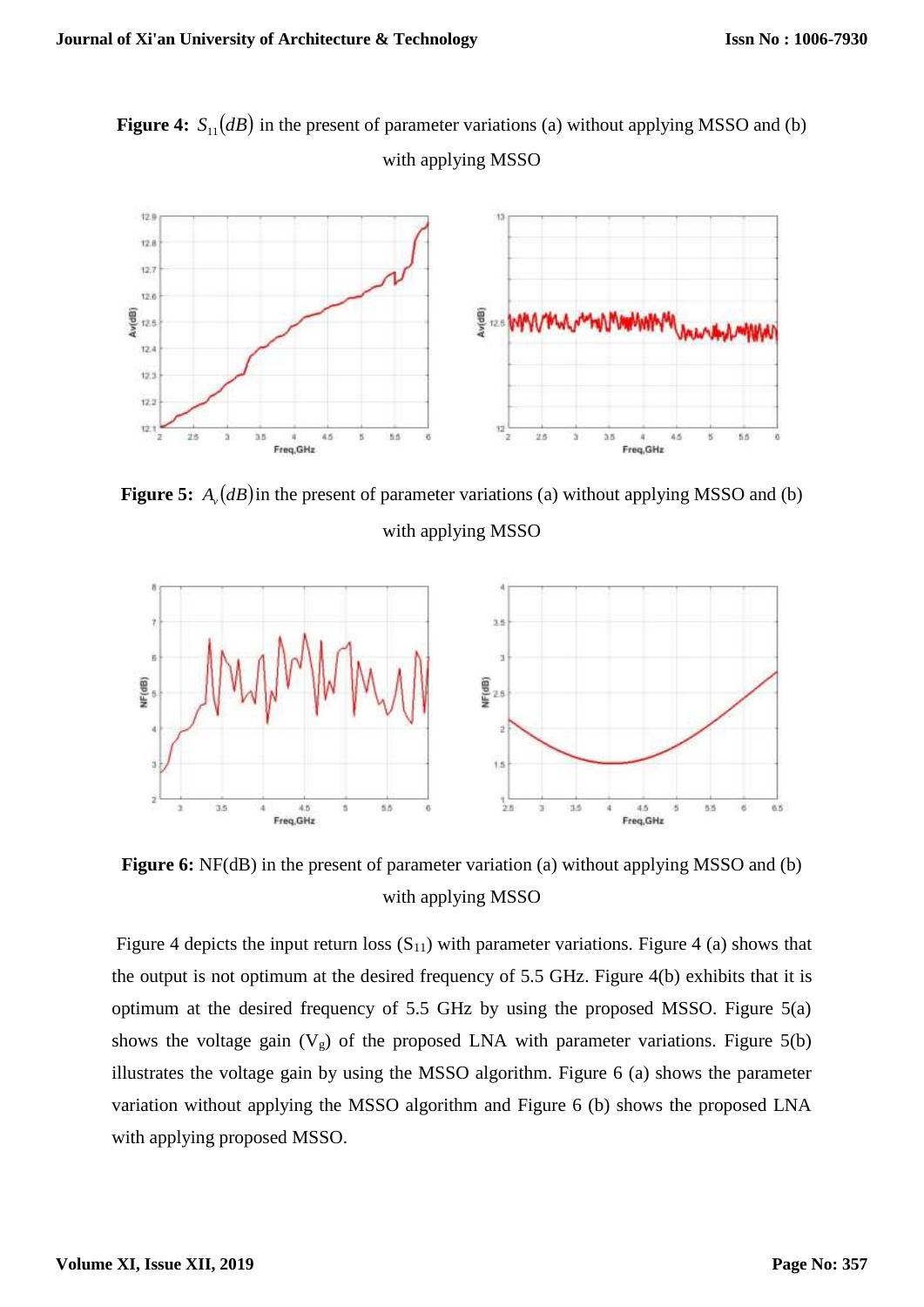

**Figure 7:** Demonstrate the trial run plot for gain

Figure 7 shows the trial run plot for different algorithms such as proposed MSSO, existing FA and existing PSO algorithm. The trial run starts from 0 and ends with the 50 trial. It concluded that the proposed system has better performance.

## **5. CONCLUSION**

The augmenting demand for implantable BM systems has stimulated the development of low cost, low weight and highly integrated radio frequency transceiver that is utilized in wireless system networks for medical as well as health care applications like remotely controlling the drug delivery of patients or monitoring of patient's physiological parameters. So, maintaining the BM instrument process is important. In BM signals, the LNA has shift frequency, which is a major issue of LNA. This paper proposed an MSSO based optimized LNA for BMapplications. Here, various parameters of the LNA are tuned using the MSSO algorithm. The proposed system's performance is shown and the proposed system is weighed against the existing algorithms namely, PSO and FA the proposed system have better performance compared to the existent methodologies.

## **REFERENCES**

1. Akshay Goel, and Gurmohan Singh, "Novel high gain low noise CMOS instrumentation amplifier for biomedical applications", In International Conference on Machine Intelligence and Research Advancement, pp. 392-396, 2013.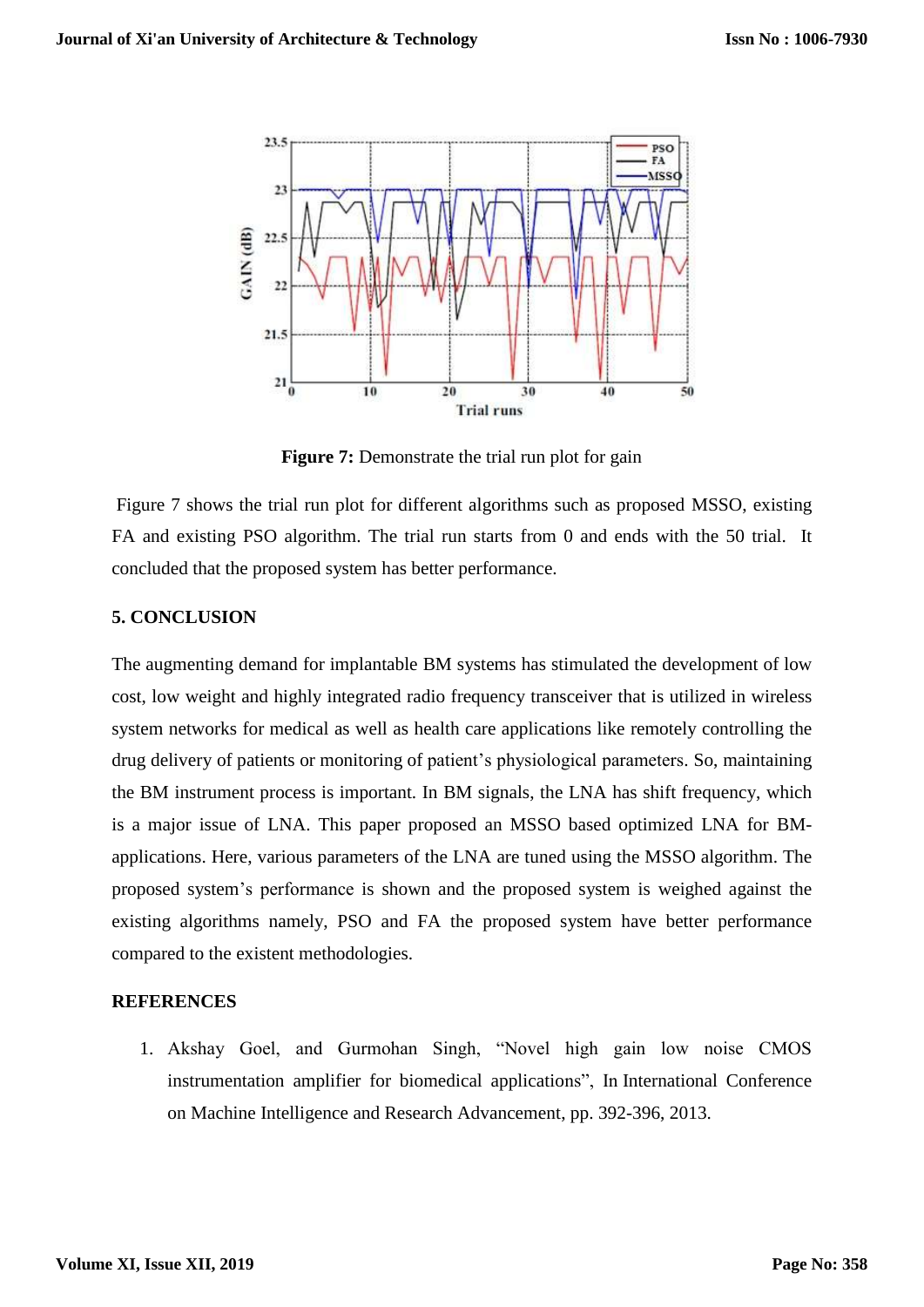- 2. Sanjay Singh Rajput, Ashish Singh, Ashwani K. Chandel, and Rajeevan Chandel, "Design of low-power high-gain operational amplifier for bio-medical applications", In IEEE Computer Society Annual Symposium on VLSI (ISVLSI), pp. 355-360, 2016.
- 3. Akshay Goel, "A novel low noise high gain CMOS instrumentation amplifier for biomedical applications", International Journal of Electrical and Computer Engineering, vol. 3, no. 4, pp. 516, 2013.
- 4. Hwang Cherng Chow, and Bing Shiun Tang, "A high performance current-mode instrumentation amplifier with level shifter for single power biomedical applications", In Applied Mechanics and Materials, vol. 530, pp. 217-220. Trans Tech Publications, 2014.
- 5. Jesús Ruiz-Amaya, Alberto Rodríguez-Pérez, and Manuel Delgado-Restituto, "A review of low-noise amplifiers for neural applications", In 2nd Circuits and Systems for Medical and Environmental Applications Workshop (CASME), pp. 1-4, 2010.
- 6. Ritchie Andres Canales Chen, and Polina Anikeeva, "Neural recording and modulation technologies", Nature Reviews Materials, vol. 2, no. 2, pp. 16093, 2017.
- 7. Lipika Gupta, Amod Kumar, and Sartajvir Singh, "Low-voltage low-power bulkdriven and bulk-driven-quasi-floating-gate neural amplifier design for EEG", In International Conference on Advanced Informatics for Computing Research, pp. 45-54, 2019.
- 8. Vasudeva Reddy KuppiReddy, Prashantha Kumar Herolli, and Maryam Shojaei Baghini, "PVT compensated high selectivity low-power balun LNA for MedRadio communication", IET Microwaves, Antennas & Propagation, vol. 12, no. 7, pp. 1072- 1079, 2018.
- 9. Ramana Reddy M, Murthy Sarma NS, and Chandrasekhar P, "The design of cascode, shunt feedback low noise amplifiers in 180nm technology for wimax applications", International Journal of Applied Engineering Research, vol. 12, no. 24, pp. 15957- 15965, 2017.
- 10. Ramana Reddy, M. NS Murthy Sharma, and P. Chandra Sekhar, "A 2.4 GHz low noise amplifier design at 130nm CMOS technology using common gate topology for